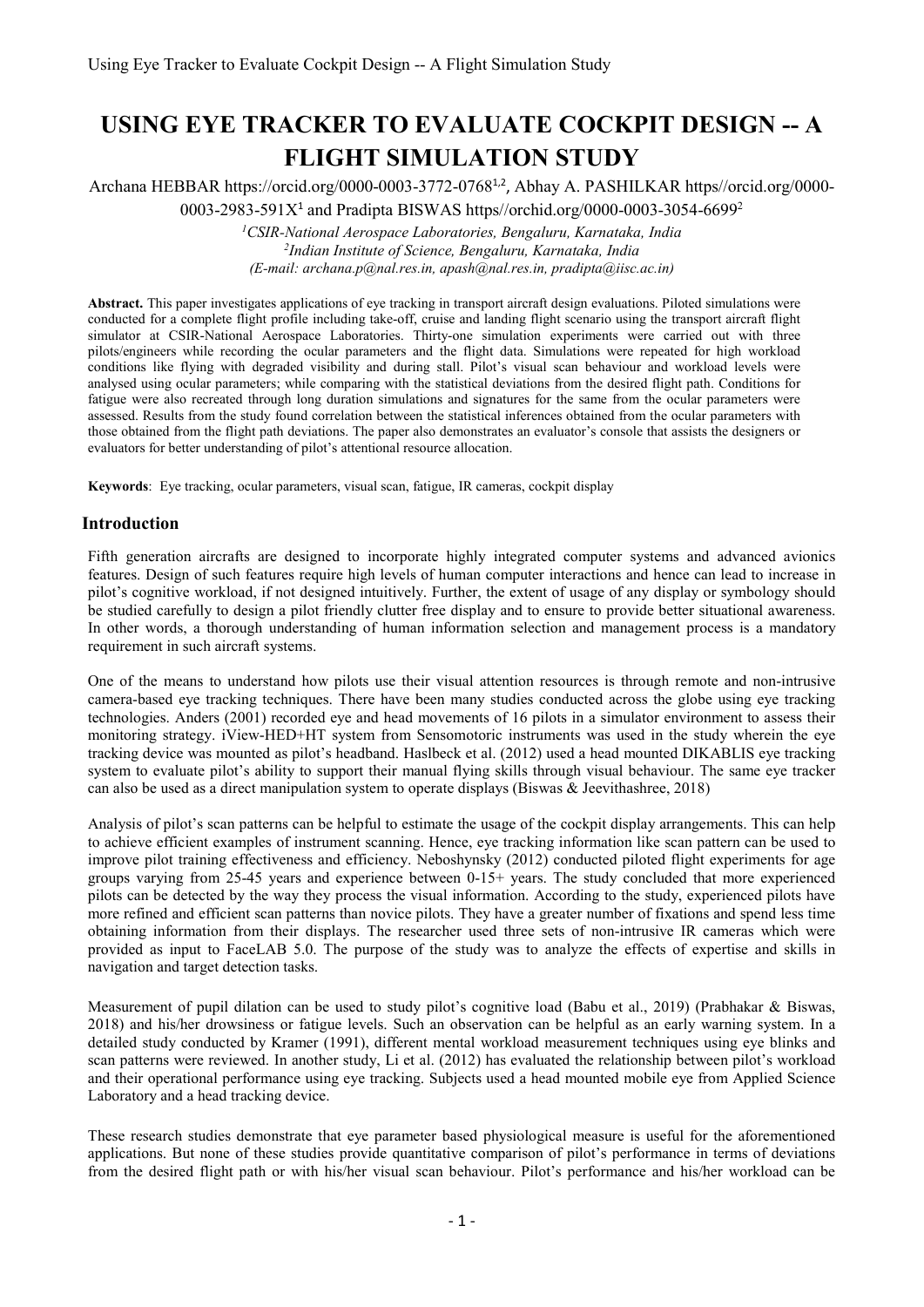## Using Eye Tracker to Evaluate Cockpit Design -- A Flight Simulation Study

quantitatively measured from traditional metrics using details of his/her control activity and deviations from the predefined flight profile (Hebbar & Pashilkar, 2017). Reasons for pilot's sub-optimal performance can also be gathered from the eye gaze data such as dwell time on pre-defined areas of interest, fixation and pupil diameter. So, merging both the information together can relate pilot's actions with the cockpit environment. The study presented here is an investigation to assess pilot's behaviour by means of eye gaze parameters and compare the results with his performance using statistical analysis methods.

This research work focuses on probable application areas of the eye tracking system (ETS) by means of flight simulator experiments. The experiment involves capturing the gaze coordinates and pupil diameter data from the pilot in the loop simulations conducted using CSIR-NAL's flight training simulator. Simulations were carried out for different test scenarios and flight parameters were recorded in real time. Scan pattern and dwell time on all the areas of interest (AOIs) were evaluated and compared with the flight performance data. Methodologies for calculating pilot's cognitive load and their alertness/drowsiness levels via pupil dilations are also addressed.

Another emphasis of the paper is on the hardware used in ETS. The key consideration for selection of ETS in aircraft cockpit perspective is that the system should be non-intrusive to the pilot's line of sight. While most of the system used in the above literatures uses head mounted devices, Neboshynsky (2012) uses remotely mounted IR cameras, but without illuminators. The system discussed in the present study uses 4 remotely located IR cameras and 3 near IR illuminators to provide enough light for robust gaze detection and tracking. More details on the set up and accuracy are mentioned in section 2. Funke et al. (2016) provides a detailed comparison of different eye trackers in terms of accuracy and precision.

The paper also demonstrates the development of an evaluator's dashboard that assists the designers/evaluators to understand the interactions between pilot and the aircraft interface in real-time. Designers can use this interface to reduce the demands on pilot's attentional resources (Biella et al., 2017). It can also be used to optimize different pilot vehicle interface designs. Another application of such a system would be to provide context awareness to pilots to adjust their resources when the task demand increases.

The paper begins with details of the simulation set up, selected task scenario and the defined AOIs in section 2. Section 3 presents the different case studies and analysis results. Section 4 summarizes the study and identifies the key contributions. Section 4 briefly discusses about the evaluator's dashboard. Section 6 concludes the discussions and suggests future directions.

#### **1. Method**

## **1.1 Simulator Facility**

High fidelity flight training simulator at CSIR-NAL for a twin engine multirole light category transport aircraft is used in this study. The simulator provides a real cockpit environment, while allowing to record flight parameters in real time. SmartEyePro ETS is installed in the cockpit as shown in Figure 1. This system measures pilot's head pose and 3 dimensional gaze direction with an accuracy of 0.5° from eye point in both azimuth and elevation and a latency < 50ms. The sampling rate of gaze stream is 40Hz. This level of accuracy is sufficient to unambiguously resolve all the defined AOIs. The system also gives additional information such as fixation, blink and pupil diameter. Latorella et al. (2010) addresses the capabilities of a similar eye tracking set up installed at NASA Langley research center.

ETS also consists of a scene camera to generate a video image of what the pilot is seeing. The scene camera video, synchronized with the data from SmartEyePro system gives a superimposed view of where the pilot is looking at. The system is ready to use after calibration of cameras and subject's gaze, which takes about 10 minutes. Care has been taken to mount the cameras and IR illuminators at locations which result in minimum obstruction to the pilot tasks.



Figure 1. NAL Flight training device with cameras for eye tracking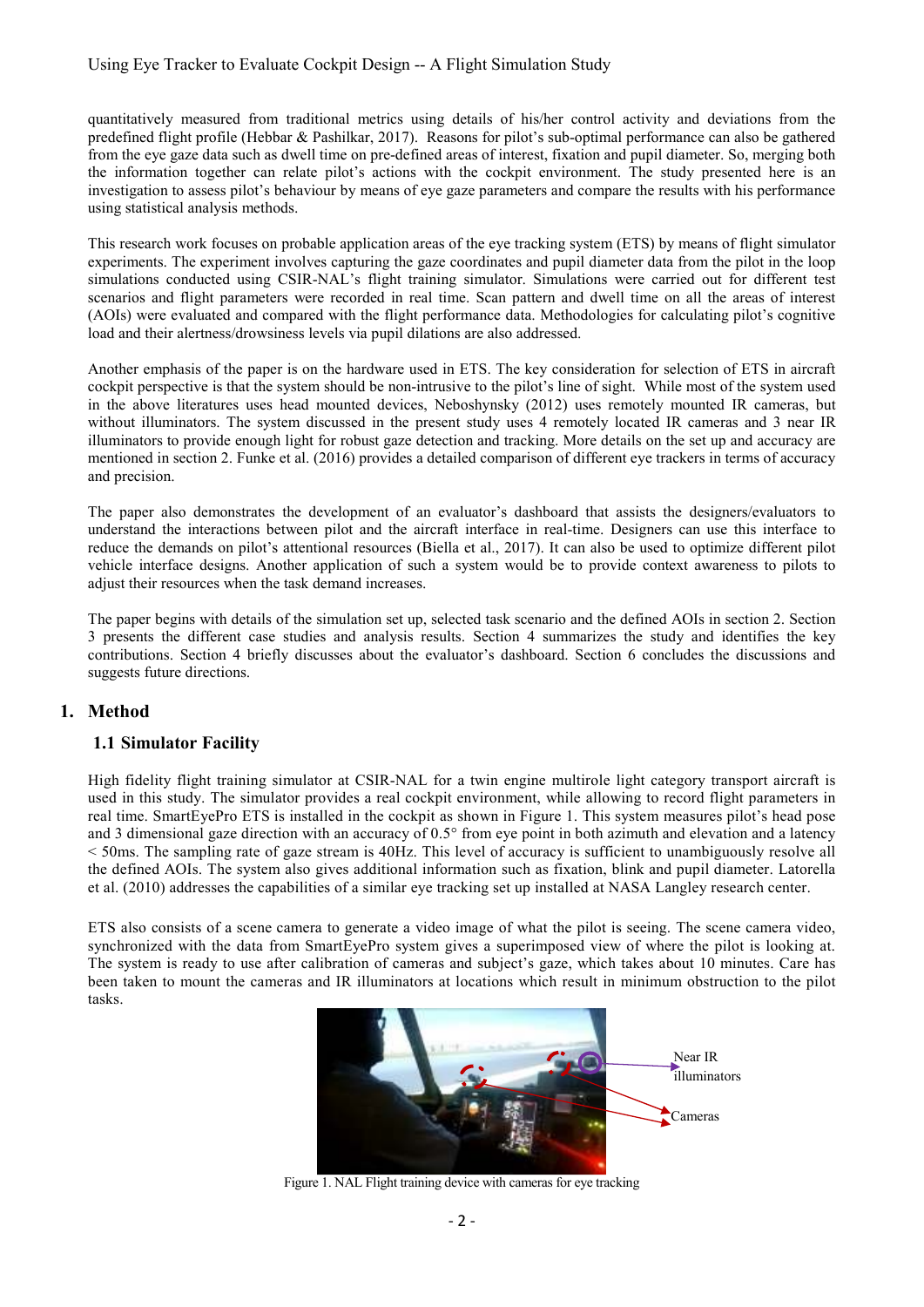# **1.2 Flight Profile**

The task scenarios are selected such that they require significant visual scanning. Three scenarios with respect to different scan requirements are selected as follows:

- **i. Nominal test case:** Pilot flies a nominal flight from take-off till landing as shown in Figure 2. The expected scan pattern during different flight phases was discussed with the pilots prior to the simulations. As per pilot's opinion, pilot tends to focus predominantly on the out of the window (OTW) visual scenery and on aircraft's attitude/altitude/airspeed in nominal flight conditions. During the throttle control, pilot's focus shall drift to torque meter. Pilot's scan behavior also differs based on the present task at hand. OTW visual scenery shall be of primary importance during lift off and landing segments. During climb phase, pilot mainly concentrates on achieving the required altitude; while maintaining attitude and airspeed. Maintaining bank angle less than 25deg is of importance during steady turns.
- **ii. Degraded visibility conditions:** The visibility range is restricted to above 3000ft above mean sea level with the same task sequence as in nominal case. Pilot has to carry out manual instrument flying using display indicators in primary flight display (PFD) and Engine indication and crew alert system (EICAS) panels.
- **iii. Stall case:** The stall case flight segments are similar to nominal test condition except for the following changes in the level 1 and 2 segments:
	- Level segment 1: After initial climb, pilot continues to climb till 6000ft indicated on altimeter. Pilot has to maintain this altitude and speed of 130knots.
	- Level segment 2: After completing the roll segment 1, pilot needs to commence stall by dropping speed. He/she has to monitor the rate of climb/descent (ROC) and stall warning on EICAS till stall and recovery. Once the aircraft is brought back from stall, pilot continues to descend to 4000ft at 130kts speed. He/she then levels out at 4000ft and continues with the circuit.

Pilot's scan of angle of attack (AOA) and ROC parameters shall be more predominant during stall phase. As per pilot's opinion, pilot shall monitor torque indicator more frequently in the stall phase because he/she will be using throttle to recover from stall. Figure 3 shows the flight profile for one nominal case.

# **1.3 Participants**

Thirty-one simulations were carried out - one set with an expert pilot and 2 sets with test engineers. The pilot was a highly experienced military pilot who had experience in flying twenty-five different types of aircraft and had over 3400 flight hours of flying. Both test engineers were acquainted in flying this aircraft in simulation environments.

## **1.4 Procedure**

All simulations were conducted in the morning (9am -12pm) and with same ambient lighting conditions. Data gathered includes all the required flight parameters such as aircraft position, orientation, speed; control column deflections (throttle, elevator, aileron, rudder, toe brakes, trim switches) and ocular parameters (head pose, threedimensional gaze direction, pupil diameter). All data were synchronized with the start of the simulation. Cockpit audios and videos were also recorded to re-establish the operational context during analysis.

Twenty-two simulations were carried out under nominal conditions (10-expert pilot, 8-test engineer1 and 4 test engineer 2). Out of these, three cases could not be analyzed because of data loss due to reduced brightness levels and due to inaccurate time stamping between aircraft and eye tracking data. Nine more simulations were carried out with expert pilot for the high workload scenarios mentioned above. Seven are the stall cases and two are with degraded visibility conditions.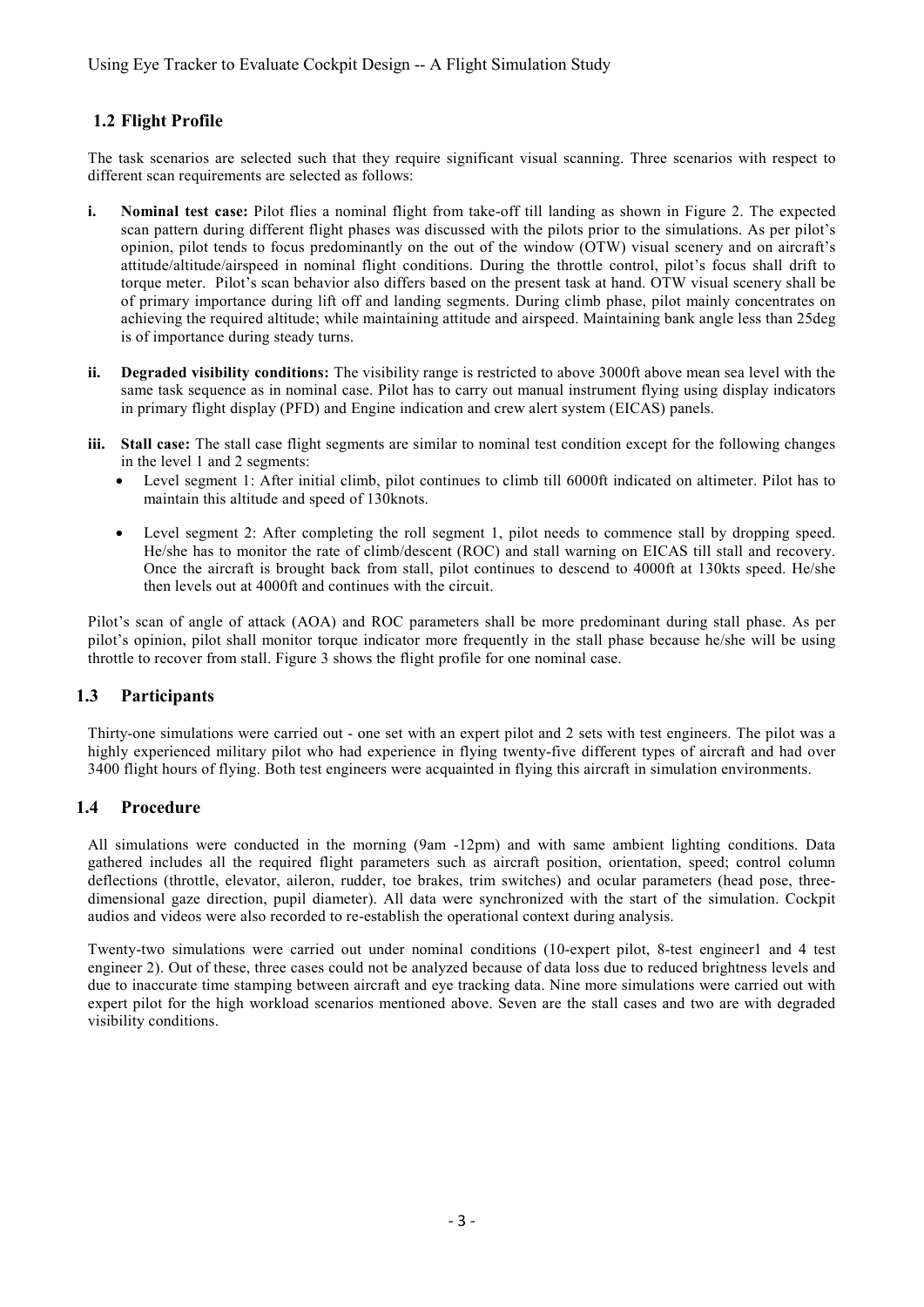



#### **1.5 Areas of interest**

Pilot's field of view was divided into different AOIs where pilot's monitoring is required. Primary panels that were chosen are PFD, EICAS, radio tuning unit (RTU), Autopilot panel, Integrated Standby Instrument System (ISIS), landing gear switch and OTW screen (Figure 4).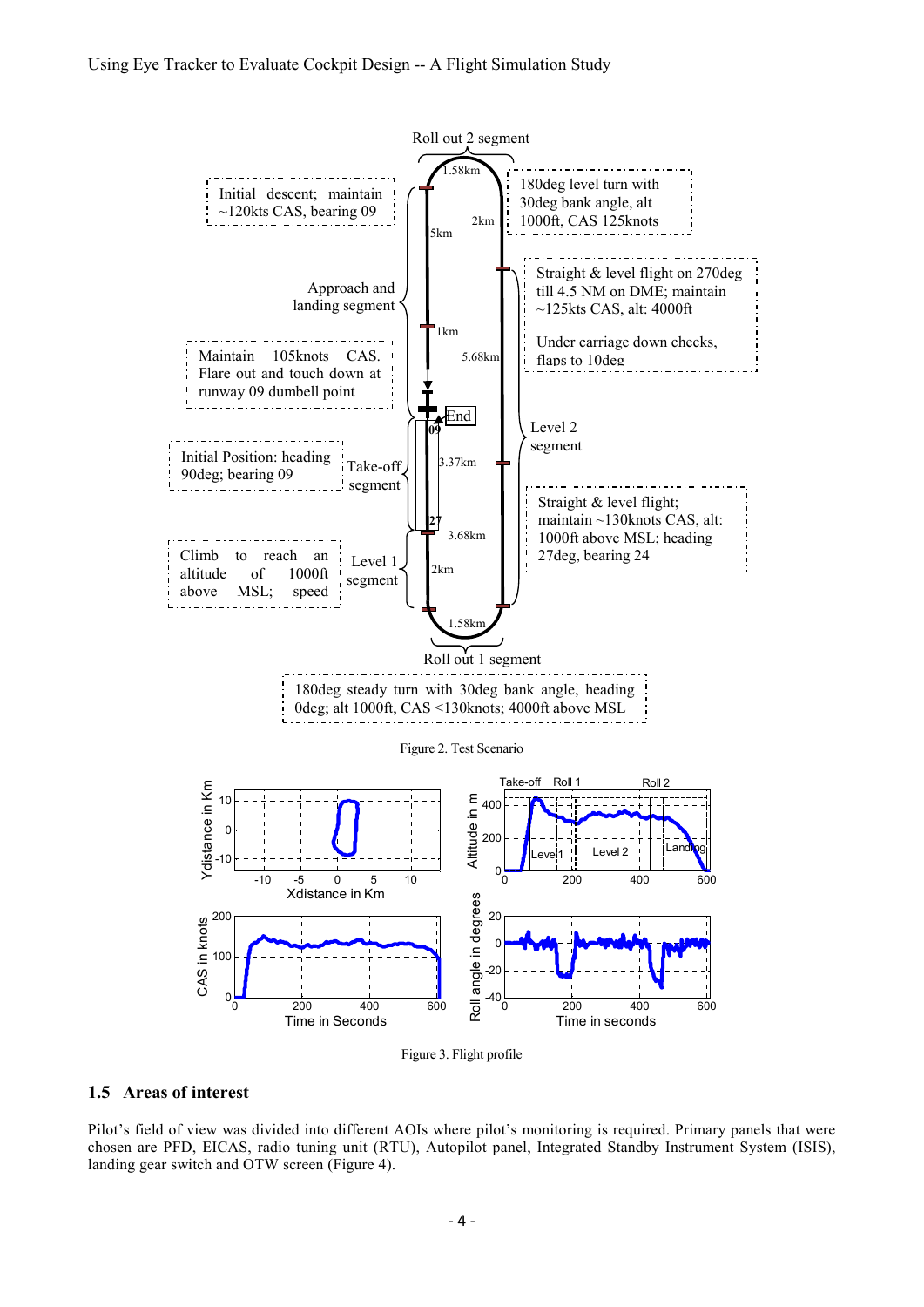## Using Eye Tracker to Evaluate Cockpit Design -- A Flight Simulation Study

PFD and EICAS in main instrument panel (MIP) were further divided into more detailed levels based on the different display scales.

1. PFD:

A1-Airspeed Indicator; A2-Altitude Indicator; A3-Attitude scale; A4-AOA indicator; A5-Heading compass; A6- ROC indicator; A7-CRS & Ground speed indicators.

#### 2. EICAS:

A1-Torque indicator; A2-ITT, Ng/Np and Oil temperature indicators; A3-Master warning panel; A4-Flaps and landing gear indicators; A5-Elevator and rudder trim indicators; A6-Electrical/Fuel page.



Figure 4. Selected AOIs

## **2. Analysis results**

This section describes the different ocular parameter-based metrics used for analysis. Analysis results based on the potential areas of application for ETS are later discussed in detail. Outliers in the data are removed using outer fencing. Anderson-Darling test was conducted to check that the data is normally distributed. Accordingly, one way ANOVA and TukeyHSD post-hoc pairwise test was used to analyze the significance of difference between the test conditions.

Following metrics were used for gaze analysis:

- 1) Metrics for determining pilot's scan behavior
	- a) Mean fixation map Fixation occurs when the gaze rests for 80-100ms on a predefined area. It determines a person's focus and level of attention. The intersection points of X and Y gaze direction vectors in 3 dimensional space within the predefined AOIs is mapped onto 20X20 pixel square and is drawn on top of the scene camera image.
	- b) Percentage dwell time (PDT) Dwell time is represented by one visit in an AOI. It is taken as the sum of all fixations and saccades that hit the AOI. Fixation is the state when eyes remain still over a period of time. Saccades are rapid motion of the eye from one fixation to another. PDT time is computed as the dwell time with respect to total simulation time (Vansteenkiste et al., 2015). PDT provides information regarding the importance given by the pilot to a particular symbology/display.
- 2) Workload metrics Fatigue or drowsiness is measured to be maximum if eye is at least 70% closed. Power spectral density (PSD) of normalized pupil dilations is used to measure pilot workload. Details on these metrics is discussed in section 3.3.

Proven performance-based workload analysis metrics such as root mean square error (RMSE), Pilot Inceptor workload (PIW) (Hebbar & Pashilkar, 2016) and Power frequency (Lampton & Klyde, 2012) were used to establish relation between pilot's performance and his/her physiological measures. Statistical methods such as analysis of variance (ANOVA) and paired t-test were used to establish the significance of variation amongst samples.

## **2.1 Analysis of pilot's visual scan behaviour**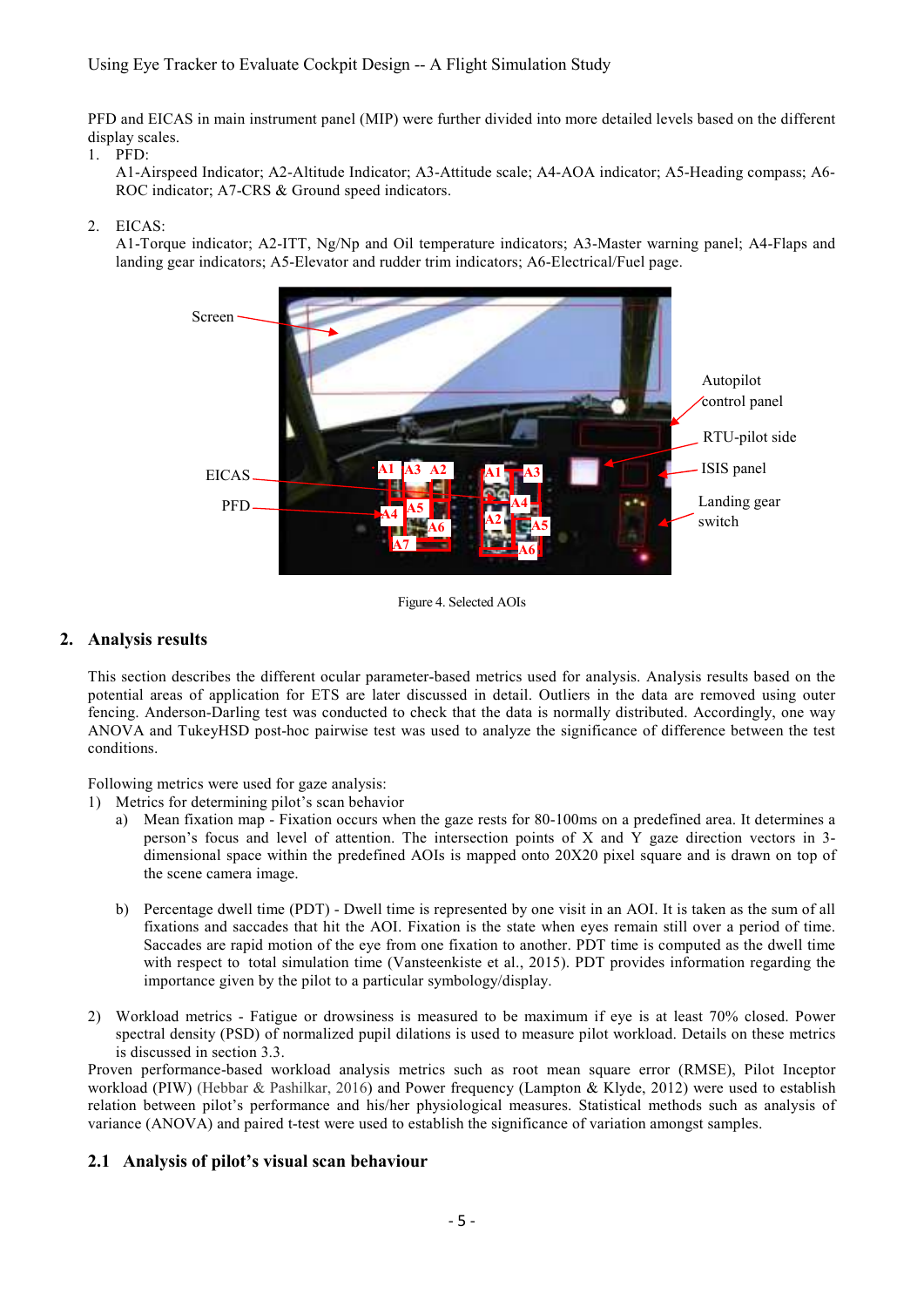Analysis of pilot's scan behavior is helpful to understand how pilots handle their visual resources, what is their situational awareness or how they interact with the cockpit instruments. Firstly, scan pattern of all the 19 nominal cases is compared and correlation amongst different AOIs are observed. Figure 5 shows the PDT for all nominal cases against respective primary AOIs. The period where pilot's dwell is not in any of the defined AOI is computed as 'OTH'. This region means that either pilot's attention is in undefined areas where there is no useful information to monitor or he is moving between AOIs.

It is observed that pilot's scan in all cases is predominantly focused on OTW Screen and PFD. These are the displays required for basic flying operations. EICAS display is used for monitoring torque and engine parameters. One way ANOVA on PDT of OTW, PFD and EICAS shows that there is statistically significant difference amongst the usage of the three displays (F(2,54)=68.76, p <0.001,  $\eta$ <sup>2</sup> =0.7181 ). Here, 'p' is the probability of false positive. A TukeyHSD post-hoc test after ANOVA reveals that dwell time is not significantly different between OTW and PFD (p = 0.8998). However, pilot's usage of EICAS display is significantly less (OTW: 28.0+8.4%, p < 0.01; PFD:  $26.8+11.3\%$ ,  $p < 0.01$ ).



Figure 5. PDT of all nominal cases

Another observation is that experienced pilot shows lower dwell durations for OTW (F(1,14)=5.52, p < 0.05,  $\eta^2$  = 0.2828 ) and EFIS display (F(1,14)=9.37, p < 0.05,  $\eta^2$  =0.4008 ) when compared to novice pilot. This is because test engineers (termed as novice pilots) take longer time to decode and process information from the displays than experienced pilots. Nevertheless, this observation needs to be concluded with more simulations.

The differences in visual scan patterns for the three different task conditions are further observed using mean fixation maps and dwell time. Figure 6 shows the mean fixations for all the predefined display positions computed over the entire simulation duration. The results shown here are from the simulations conducted by the experienced pilot. Red denotes the areas that are scanned most of the time. Blue denotes the least scanned areas. It can be seen that the scan pattern is mostly focused to upper part of PFD (attitude scale, altitude and airspeed displays), torque display in EICAS and OTW screen in nominal case. In case of stall, pilot scans AOA, ROC and torque indicators predominantly for information on speed. It can be observed from Figure 6(c) that distribution of pilot's scan on the screen is very less when the visibility is low. Pilot monitors more of the cockpit displays in the low visibility scenarios.



Figure 6. Mean Fixation map

(a) Nominal case (b) Stall case (c) Low visibility case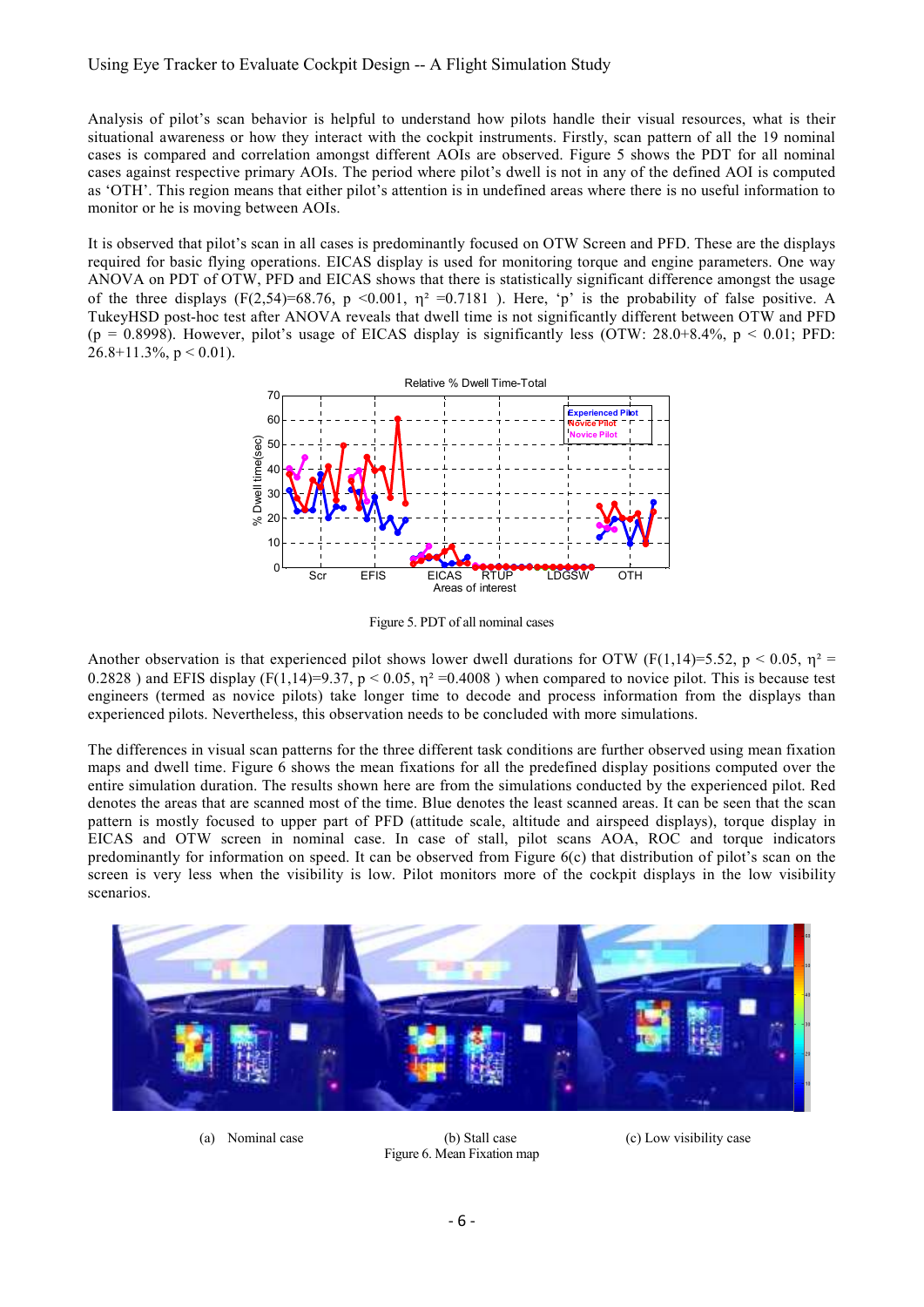PDT computation of nominal case (Figure 7) shows that pilot has mainly concentrated on the OTW screen (30.6% of total time). Other instrument displays that are observed often are attitude scale (10.8%), altitude scale (7.75%), heading scale (4.43%), velocity scale (3.87%) and torque meter (2.97%).



Figure 7. PDT for all three cases

In case of stall, pilot observed the OTW visuals for only 15.7% of total time. Other instruments that were observed more often are attitude scale (11.7%), altitude scale (11.8%), heading scale (9.5%), velocity scale (3.55%), torque meter (4.86%), AOA scale (2.8%) and ROC scale (3.54%), warning display (0.5%).

Hence it is clear from the above observations that we can corroborate pilot's actions with their monitoring behavior using ocular metrics such as mean fixation maps and PDT.

#### **2.2 Usefulness of a display in different phases of flight**

Randomly chosen 2 nominal, 2 stall and 2 cases with low visibility from the simulations conducted by experienced pilot (P1) and 2 simulation data each from both the novice pilots (P2 and P3) are used for comparing the flight path accuracy. Comparisons are done to indicate whether the errors in the flight path could be accounted to be due to lack of monitoring of the relevant parameter on the display. Straight and level flight segment 1 is discussed here.

It is desirable in this phase of flight for the pilot to maintain an altitude of 4000ft and speed of 130knots, while maintaining a constant heading. Path deviation is computed using RMSE (Figure 8). Figure 9 gives details of PDT in all major AOIs during this segment.



Figure 8. Error in first level segment

T-test with 0.05 level of significance (p) is computed to compare nominal and stall groups with low visibility group. The results (Figure 8) on airspeed states that the group means are significantly different (T-value = 3.5475, p <0.05,  $d = 2.5085$ , where p is the calculated probability and d is the Cohen's effect size. Deviation is more in low visibility condition (P5). Accordingly, monitoring pattern on the instruments in this case shows that altitude and attitude scales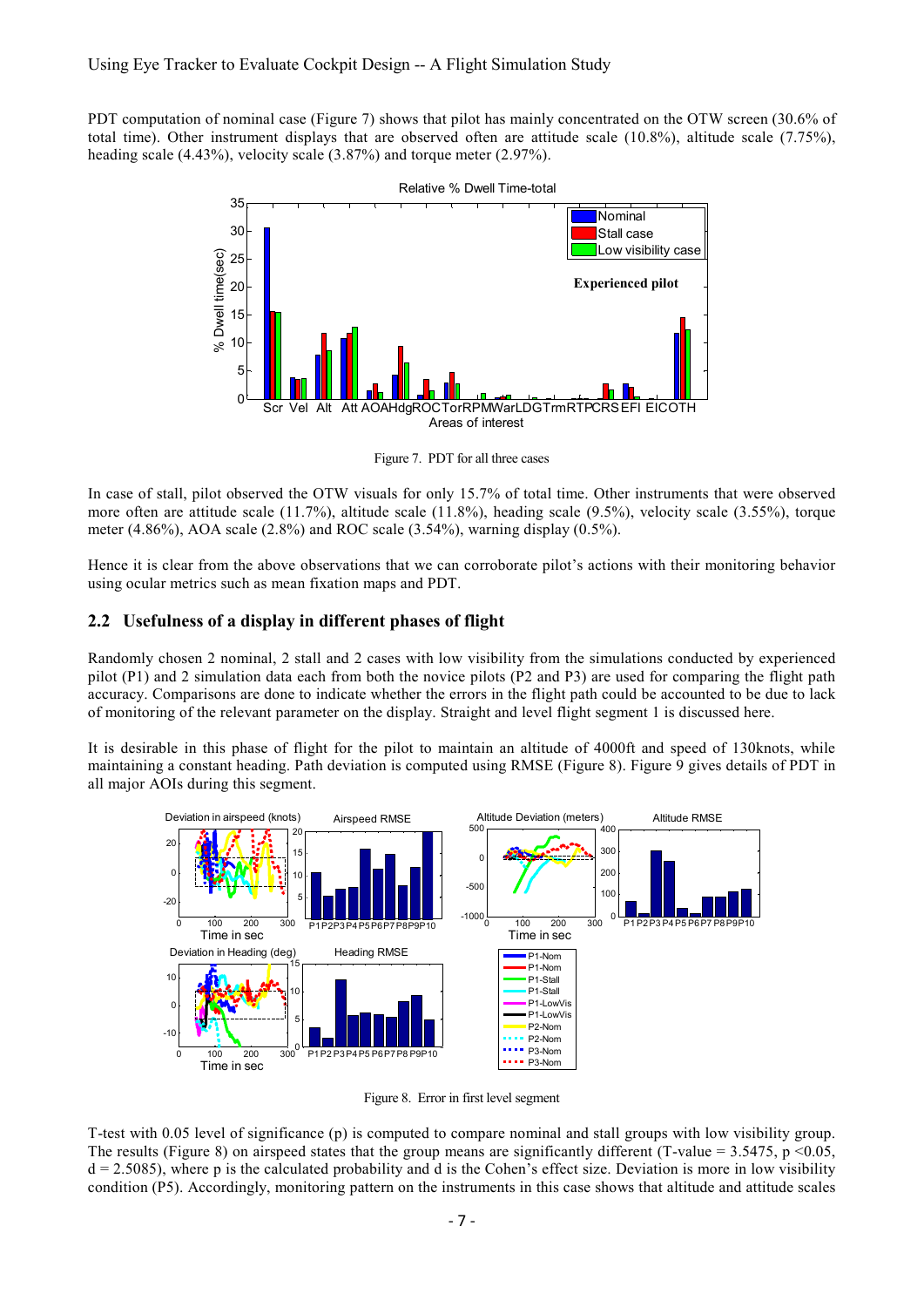are predominantly scanned. PDT in velocity scale is less (2.5%) when compared to other AOIs. It should be noted here that visibility is near zero at this altitude and pilot's only cues for maintaining desired tolerances are from the head down displays. Hence it can be inferred that pilot has not monitored airspeed consistently during this period.

RMSE due to simulations by experienced pilot is also compared with respect to novice pilots to understand the difference in monitoring behaviors. T-test  $(N=18)$  shows that the errors due to novice pilots for a nominal scenario shows no significant difference with respect to altitude (T-value = 2.3959, p <0.05, d = 1.1979) and airspeed (Tvalue = 2.3838,  $p<0.05$ ,  $d = 1.1919$ ), which are the primary flight parameters to be controlled in the longitudinal direction. However, the errors due to novice pilots are larger for heading (T-value = 3.6759, p<0.05, d = 1.8380), which is the primary monitoring parameter for lateral axis control. This shows that novice pilots have poorer control when performing a dual or concurrent task, that is, when controlling both longitudinal and lateral axes together. This observation can be correlated with the percentage dwell durations shown in Figure 9. Both the novice pilots have predominantly used airspeed and attitude displays as compared to heading display. Attitude display is used to maintain level flight. However, experienced pilot's dwell time is distributed between airspeed, altitude, attitude and torque displays.



Figure 9. PDT in first level segment

Likewise, pilot's desired action is to climb to an altitude of 6000ft while maintaining wings level in stall case. It is clear in the scan pattern that pilot's gaze is concentrated maximum on the altitude scale (18.4%). As he is still climbing, altitude error is high. Due to these actions, pilot (P3) has not monitored the heading scale (3%) adequately. Hence RMSE in heading for P3 is high.

#### **2.3 Pilot workload**

Literature reveals (Petkar et al., 2009), (Biswas & Langdon, 2015) (Marshall, 2002) that analysis of pupil dilation and blink is a measure of pilot workload. Pupil dilates with increase in cognitive workload (Xu et al., 2011). Range of pupil dilation varies between 2mm to 8 mm (Spector, 1990) (Kret & Sjak-Shie, 2019). In order to study the effect of pupil dilation on cognitive load, normalized pupil diameter of the each of the test cases are plotted in Figure 10(a) (P1-Experienced pilot; P2, P3-novice pilot). It can be seen that the average pupil diameter is 0.92 (mean: P1- Nominal=0.92, P1-Stall=0.93, P1-low visibility=0.87; P2: 0.9418, P3: 0.9593). Novice pilots show a relatively larger pupil dilation. More metrics are further investigated to quantify any signature of workload.



Figure 10. Normalized pupil diameter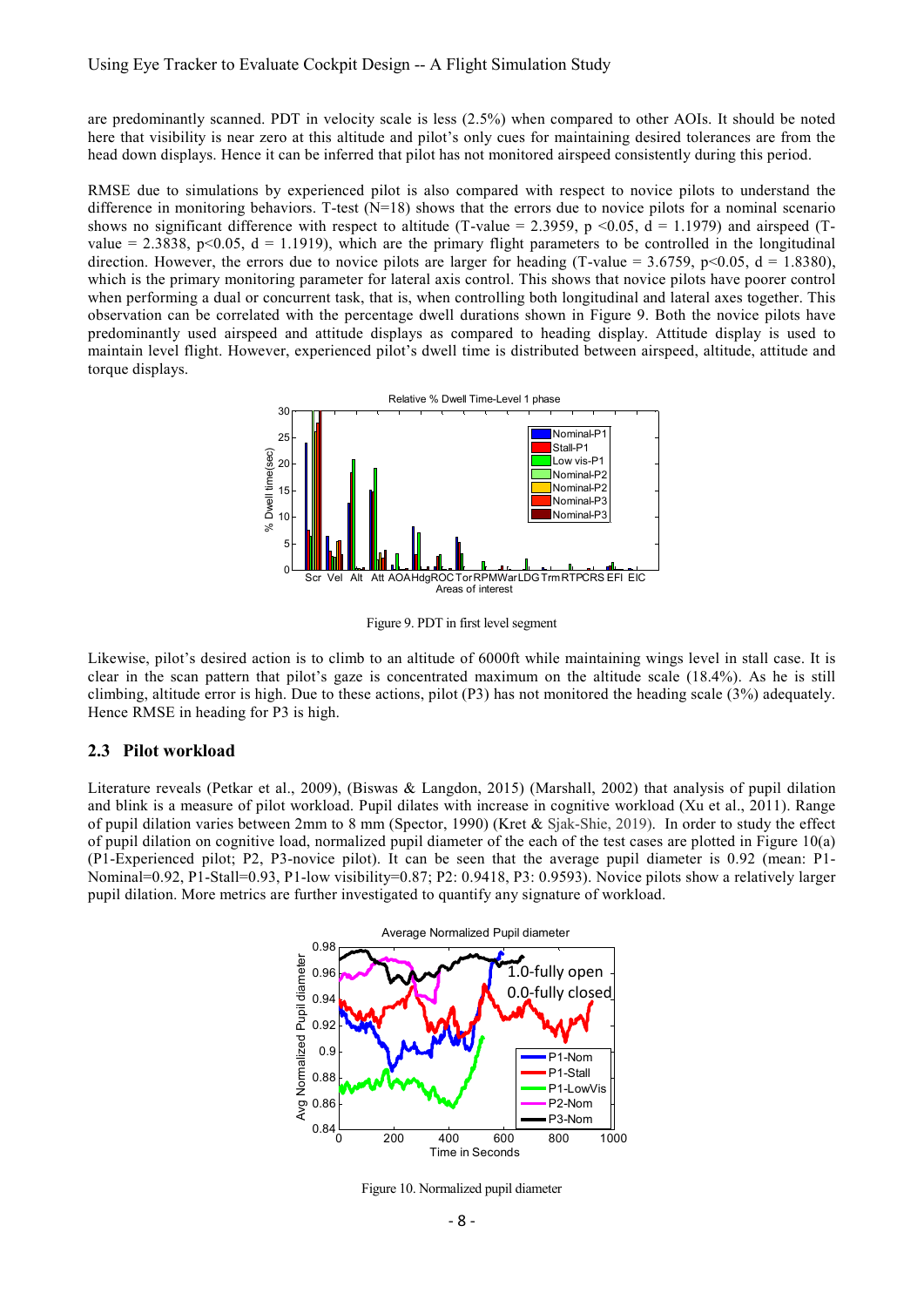## Using Eye Tracker to Evaluate Cockpit Design -- A Flight Simulation Study

In a study, Reiner and Gelfeld (2014) have estimated mental workload using two metrics based on power spectrum of pupil fluctuations: 1. Ratio between low frequency (LF from 0.05- 0.15Hz) and high frequency (HF from 0.15- 0.45Hz) components of pupil fluctuations (LF/HF ratio) and 2. High frequency components retrieved from the power spectrum of pupil fluctuations. The increase in mental activity is correlated with an increase in LF/HF ratio and a decrease in HF value.

Power spectral density (PSD) was computed using Welch periodogram method in Matlab. Mean power in the different frequency bands mentioned above and LH/HF ratio is computed (Table 1). It can be observed from the table that novice pilot's perceived mental workload is higher than that of experienced pilot.

| Table 1. Mean FSD values for different flequency bands (Amp / Hz) |                                                         |                                              |
|-------------------------------------------------------------------|---------------------------------------------------------|----------------------------------------------|
|                                                                   |                                                         | HF band   LF/HF ratio                        |
|                                                                   |                                                         |                                              |
|                                                                   |                                                         |                                              |
|                                                                   |                                                         | 1.571761                                     |
|                                                                   |                                                         |                                              |
|                                                                   |                                                         | 2.922806                                     |
|                                                                   |                                                         |                                              |
|                                                                   |                                                         | 1.737664                                     |
|                                                                   |                                                         |                                              |
|                                                                   |                                                         | 1.787988                                     |
|                                                                   |                                                         |                                              |
| 0.008478                                                          | 0.005566                                                | 1.523068                                     |
|                                                                   | LF band<br>0.012435<br>0.014166<br>0.002078<br>0.009006 | 0.007911<br>0.004847<br>0.001196<br>0.005037 |

Table 1. Mean PSD values for different frequency bands [Amp<sup>2</sup>/Hz]

It can also be seen that in case of increasing task difficulty (from pilot 1 alone), the stall case has the maximum LF/HF ratio and lowest HF value. Hence in the three simulations analyzed here, stall case shows an increased trend of mental activity by the pilot. This in turn indicates a higher induced cognitive load to the pilot. This correlates the pilot's feedback that both physical activities on the controls and monitoring requirement is more in the stall case.

However, it may be noted that pupil dilation also depends on many other situation-based parameters such as adjustments to different lighting conditions, pilot's physical state, fatigue and boredom. Hence pupil dilation alone cannot be considered as a measure to detect cognitive workload. It has to be corroborated with other physiological methods such as EEG or heart rate variability.

## **2.4 Monitor pilot's alertness and fatigue levels**

Monitoring pilot's fatigue levels can be helpful as an early warning system. Long duration flying induces pilot fatigue. Scenarios were created in the simulator for continuous simulations for long durations. Some of the results are discussed here.

Three cases with increasing demand are simulated with a novice pilot. The pilot conducting this study was an engineer with no prior experience in flying. Before doing the actual simulations, he had flown for more than one hour to get acquainted with the controls and flying techniques. Four simulations with varying degrees of difficulty are conducted. One is the nominal condition as discussed earlier. Second is the low visibility conditions and the third is the low visibility with turbulence. At last, one nominal case is repeated to examine whether the pilot is fatigued. All the simulations are conducted continuously without any break. During the last simulation under nominal simulation conditions, the engineer had admitted that he was feeling fatigued.

Pupil diameter was measured using ETS. Figure 11(a) shows the pupil diameter, smoothened using sliding average method. Pupil diameter generally decreases and its fluctuations increase (i.e., more changes in pupil size) during drowsiness (Soares et al., 2013). Pupil diameter is relatively stable during alertness. This can be verified more clearly from the PSD plots for the same data as PSD represents the contribution of a particular frequency to the time series data.

PSD was computed using Welch periodogram method in Matlab®. As drowsiness is estimated to be present at higher frequency fluctuations, very low frequencies below are 0.03Hz are filtered using a Butterworth high pass filter. PSD of the filtered data points (Figure 11(b)) shows that P4 has higher amplitude fluctuations at relatively higher frequencies (until 0.4 Hz), followed by P3. It should be noted that task difficulty is high in P3 and P4 is a scenario with good visibility and benign weather conditions. Lack of alertness in P4 is hence due to pilot fatigue.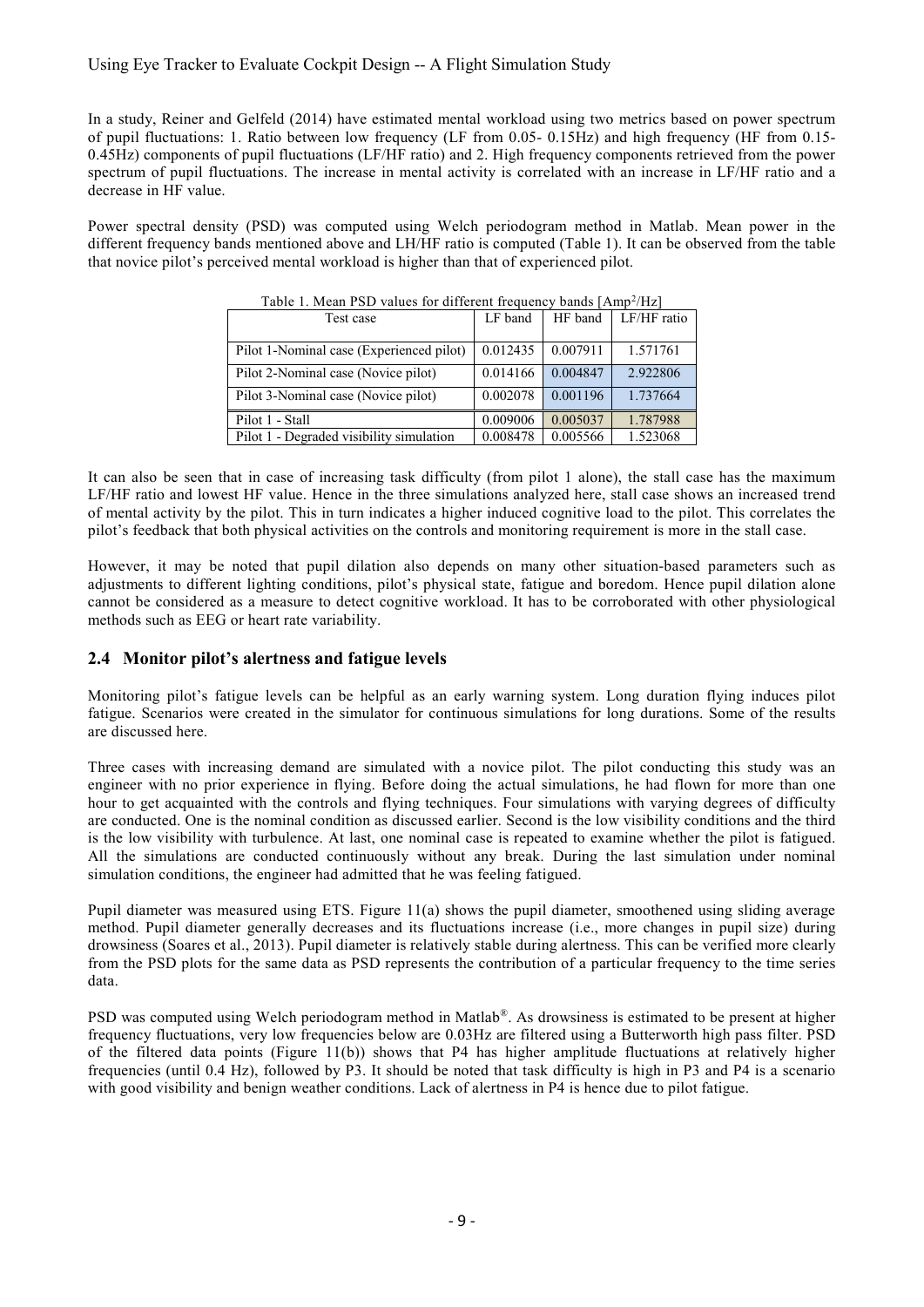

(a) Time series data of average pupil diameter (b) PSD of pupil diameter

Figure 11. Pupil diameter plots

Now, the cognitive load experienced by the pilot in P3 and P4 can also be expressed through his control strategy. This exercise is done to establish a relationship between pilot's performance and his physiological measures, namely the pupil diameter. Figure 12 shows the PIW and power frequency plots of his commands on pitch and roll control columns. It can be seen that the pilot is most aggressive on his control columns in P4. In case of P3, he used more power in roll control column during 100-150 and 350-400 seconds. This was the phase where turbulence was introduced (Figure 13). Degraded visibility conditions did not cause much workload because pilot could still use his instruments for maintaining the flight path.



Figure 12. Pilot's control strategy on pitch and roll control columns



Figure 13. Airspeed in P3 test case

Hence, as per his control strategy measure also, P4 has caused the maximum workload, followed by P3. This corroborates with the eye parameter results.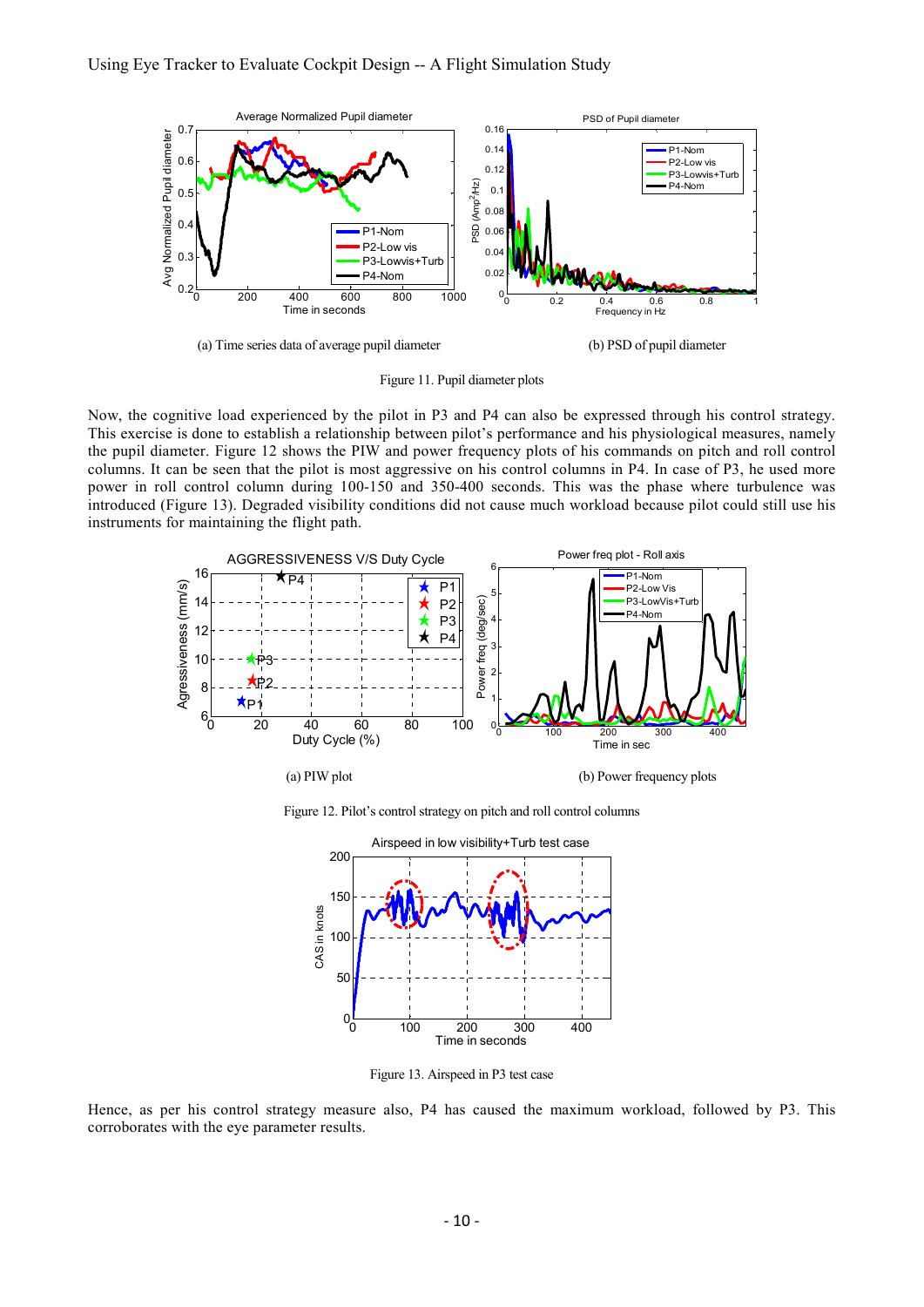#### **3. Discussion**

In the current study, we have discussed different potential applications of eye gaze measurement in an aircraft programme. The results are validated against standard statistical methods and pilot's subjective opinions.

Analysis results discussed in section 3.1 shows evidence of difference in pilot's visual scan behavior for different flight conditions. In nominal scenario, pilot tends to use more of the outside visual information to maintain flight path. However, his concentration is more on monitoring the concerned head down displays in the abnormal or emergency conditions. Overall results show that we can corroborate pilot's actions with his monitoring behavior. Hence the inference is that such a system can be used to design optimum flying task scenarios wherein pilots can make efficient searches of their displays to locate relevant information.

The results in this section also show that there is a significant difference in the durations for data processing for an experienced and a novice pilot. Novice pilots take longer time to view, process and decode information on the displays. However, more simulation exercises are required to make conclusions this regard because the effect sizes are very small.

Results from section 3.2 suggests the usage of ETS system to evaluate the effectiveness of a display interface. Pilot's performance in a flight segment is compared with his dwell time on each AOI to indicate the reason behind his good or poor performance. For instance, it was observed that airspeed control was poor for degraded visibility test case under first level segment. This was clearly related to insufficient monitoring of airspeed during the same period of time. Hence analyzing pilot's monitoring behavior in conjunction with simulation and event data can help in recreating the complete scenario with quantitative judgements. Another observation made in this section was that experienced pilots have better visual scan pattern than novice pilots. They monitor the most relevant displays at right times.

Furthermore, it is shown in section 3.3 that variations in pupil diameter can be an indication of pilot's workload levels. Cognitive workload experienced by the pilot under different task difficulties can be analyzed using PSD of pupil diameter.

Drowsiness is experienced when pilot is either bored or fatigued. Condition for fatigue is recreated in this study and results of PSD plots of pupil diameter shows that after long hours of simulator flying, participant's pupil size has more fluctuations and hence his alertness levels are low. These ocular measures are also compared with performance-based measures and both results are found to reflect the same conclusions.

#### **4. Instructor's Dashboard for simulation and monitoring pilot's scan behaviour**

Based on the understanding on the various applications of eye tracking, a support system is developed to assist the designers or evaluators in real time. The system is intended to be used in a flight simulator environment for design optimization of any display or display symbology. A snapshot of the user interface is shown in Figure 14. Real-time display of gaze fixation, scan path of gaze movement and scatterplot of the gaze location is provided to feedback on pilot's attention allocation. The application is a Visual C# based graphical user interface. The application receives eye gaze data at 60Hz over Ethernet using TCP/IP protocol. Live feed from the scene camera is also captured at 25 frames per second. The gaze location is overlaid on the video from the scene camera as shown in Figure 14.

The application also displays cognitive load parameters in real time as a 2-dimensional time series plot. The plots are updated every 1 second with the median value.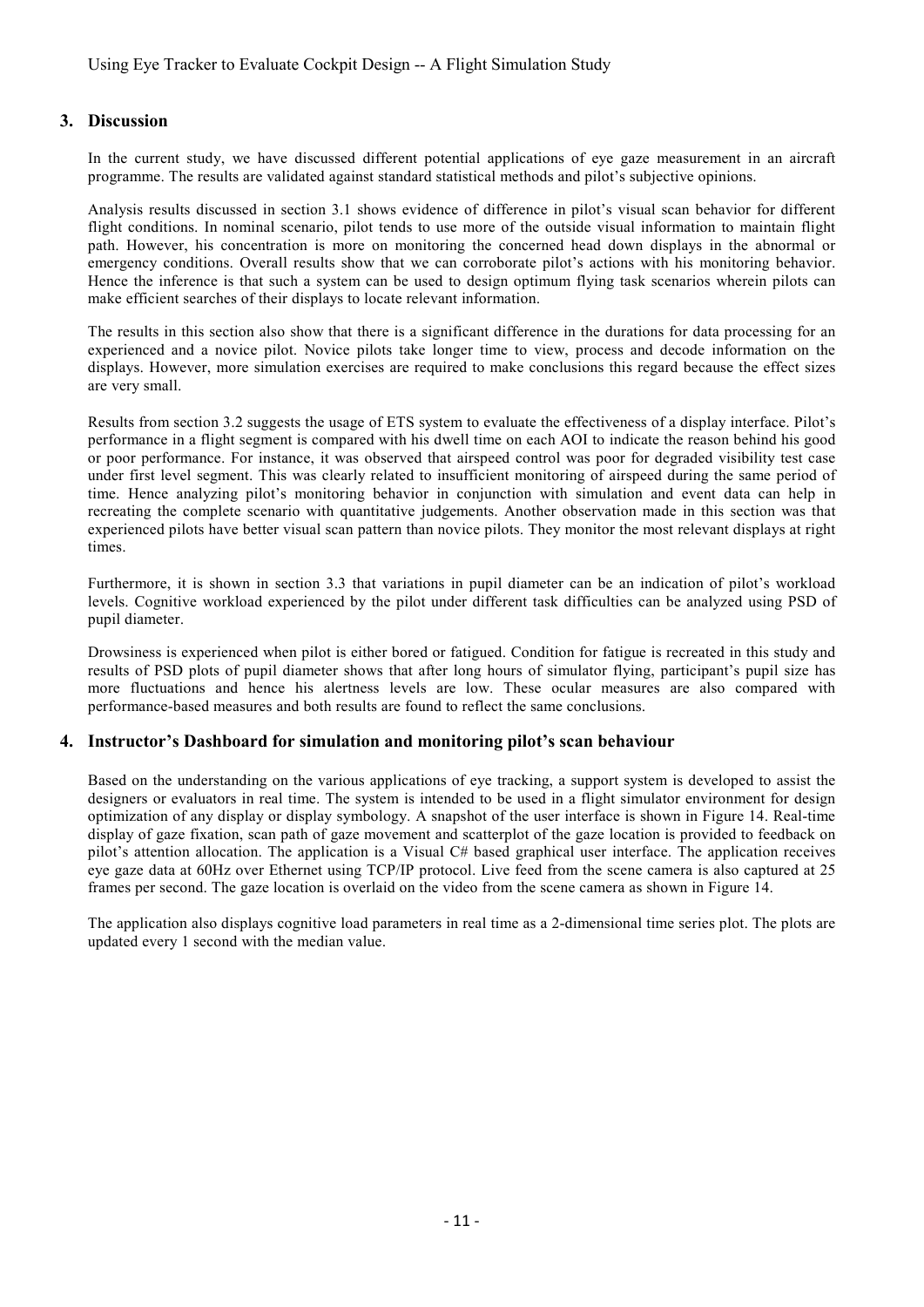

Figure 14. Evaluator's console

# **Conclusions and Future work**

Advances in technologies have allowed better measurement instruments. For example, measurement of brain or cardiac activity also gives good insight into mental workload. But these techniques remain intrusive and cumbersome. Eye tracking method used in this research work allows to measure pilot's reaction to test scenario without being intrusive. This provides a more natural environment for the pilots while conducting the experiments and therefore allows collection of more realistic data.

After a detailed literature survey, non-intrusive SmartEye based ETS system was selected, set up and tested at CSIR-NAL's flight training simulator. Pilot in the loop simulations were conducted for predefined test scenarios. The test scenario was a typical circuit and landing procedure to be followed by the pilot. Simulations were conducted for three different task scenarios: nominal, stall and the degraded visibility conditions. Selection of task scenarios were based on pilot's visual scanning requirements. While the exercise was proceeding, the ETS recorded information like scan path, scatter plot, mean fixation map, dwell time and fixation sequence. Analysis results are discussed with reference to areas of relevance. Inferences are made based on comparison between eye tracking data, pilot performance data and the flight parameters. The main findings from the study suggests that ETS is useful to decode pilot's monitoring behavior, to estimate pilot's cognitive load variations and to predict pilot's fatigue.

This exercise proves that the eye tracking system, in conjunction with performance metrics (based on deviation from the desired flight path data), can provide a significant insight into the design of aircraft from the perspective of human factors. To realize the said objective, an instructor or evaluator's console is developed that is discussed in section 5.

In a nutshell, initial analysis shows that use of eye gaze systems can help in the design of better aircraft systems and to develop better flying strategies. This shall ultimately help in reducing pilot's cognitive workload and improving situational awareness that shall enhance flight safety.

However, the basic limitation of this study is that the results presented herein are restricted to concept proving only and all the experiments are conducted by a single pilot. More simulation exercises need to be conducted in future with different mission scenarios and with more pilots to provide concrete evidences towards each of the application areas discussed in this paper.

# **Acknowledgments**

Authors sincerely thank the test pilot, Retd. Air Cmdr Jose Mathappan, for supporting this study with his valuable comments and support for data collection.